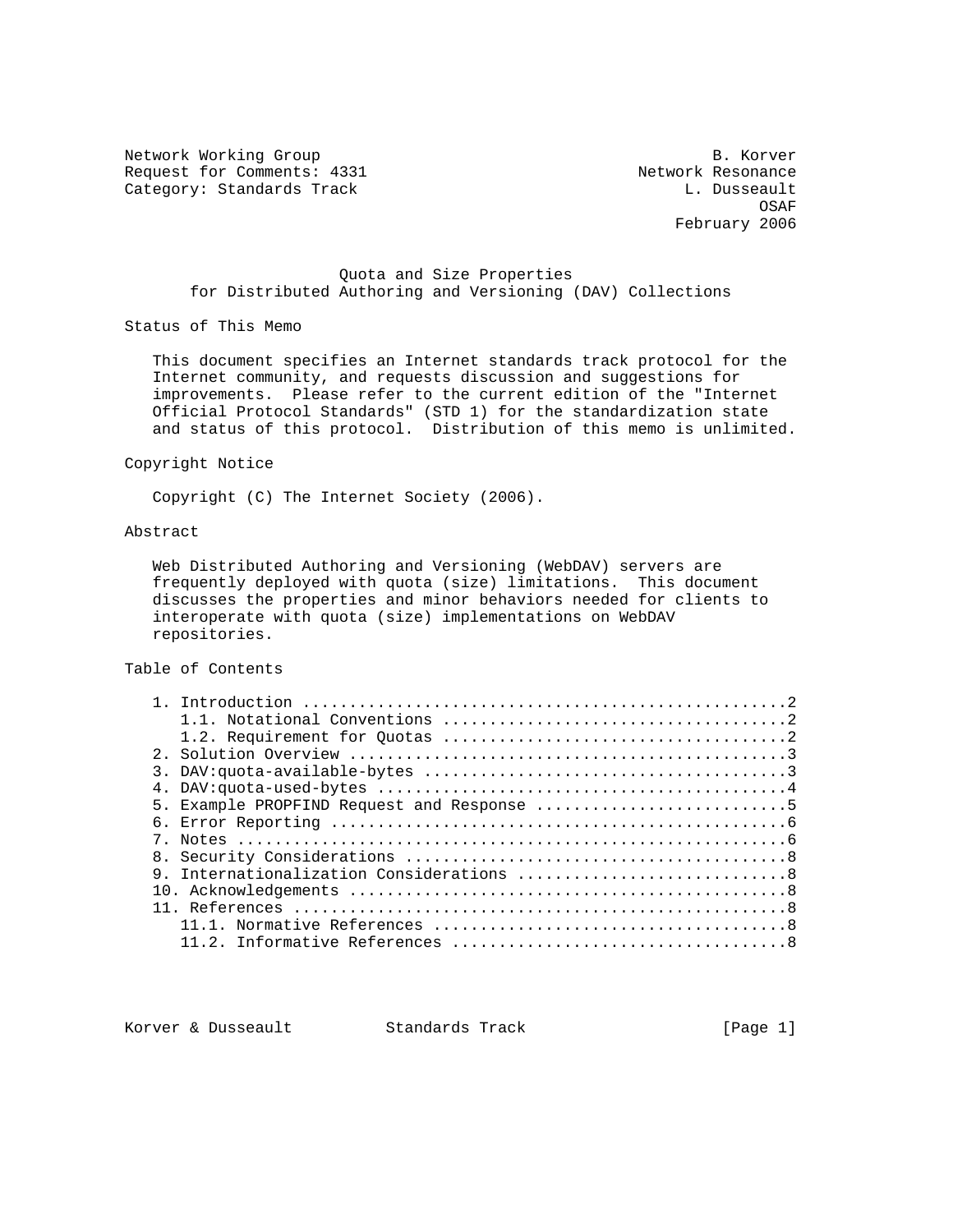# 1. Introduction

1.1. Notational Conventions

 The key words "MUST", "MUST NOT", "REQUIRED", "SHALL", "SHALL NOT", "SHOULD", "SHOULD NOT", "RECOMMENDED", "MAY", and "OPTIONAL" in this document are to be interpreted as described in [RFC2119].

 The definition of live property is provided in [RFC2518]. The definition of protected and computed properties is provided in [RFC3253], Section 1.4.

#### 1.2. Requirement for Quotas

 WebDAV servers based on [RFC2518] have been implemented and deployed with quota restrictions on collections and users, so it makes sense to standardize this functionality to improve user experience and client interoperability.

 The reasons why WebDAV servers frequently have quotas enforced are the same reasons why any storage system comes with quotas.

- o Sometimes the storage service charges according to quota.
- o Sometimes the storage service is provided free, but the storage service provider has limited storage space (e.g., university provided student accounts).
- o Even in cases where the storage can be upgraded, the storage managers may choose to limit quota in order to encourage users to limit the files they store on the system and to clean up obsolete files (e.g., IT departments within corporations).

 In order to work best with repositories that support quotas, client software should be able to determine and display the DAV:quota available-bytes (defined below) on collections. Further, client software should have some way of fairly reliably determining how much storage space is already counted towards that quota.

 Support for the properties defined in this document enhances the client experience, because the client has a chance of managing its files to avoid running out of allocated storage space. Clients may not be able to calculate the value as accurately on their own, depending on how total space used is calculated by the server.

Korver & Dusseault Standards Track [Page 2]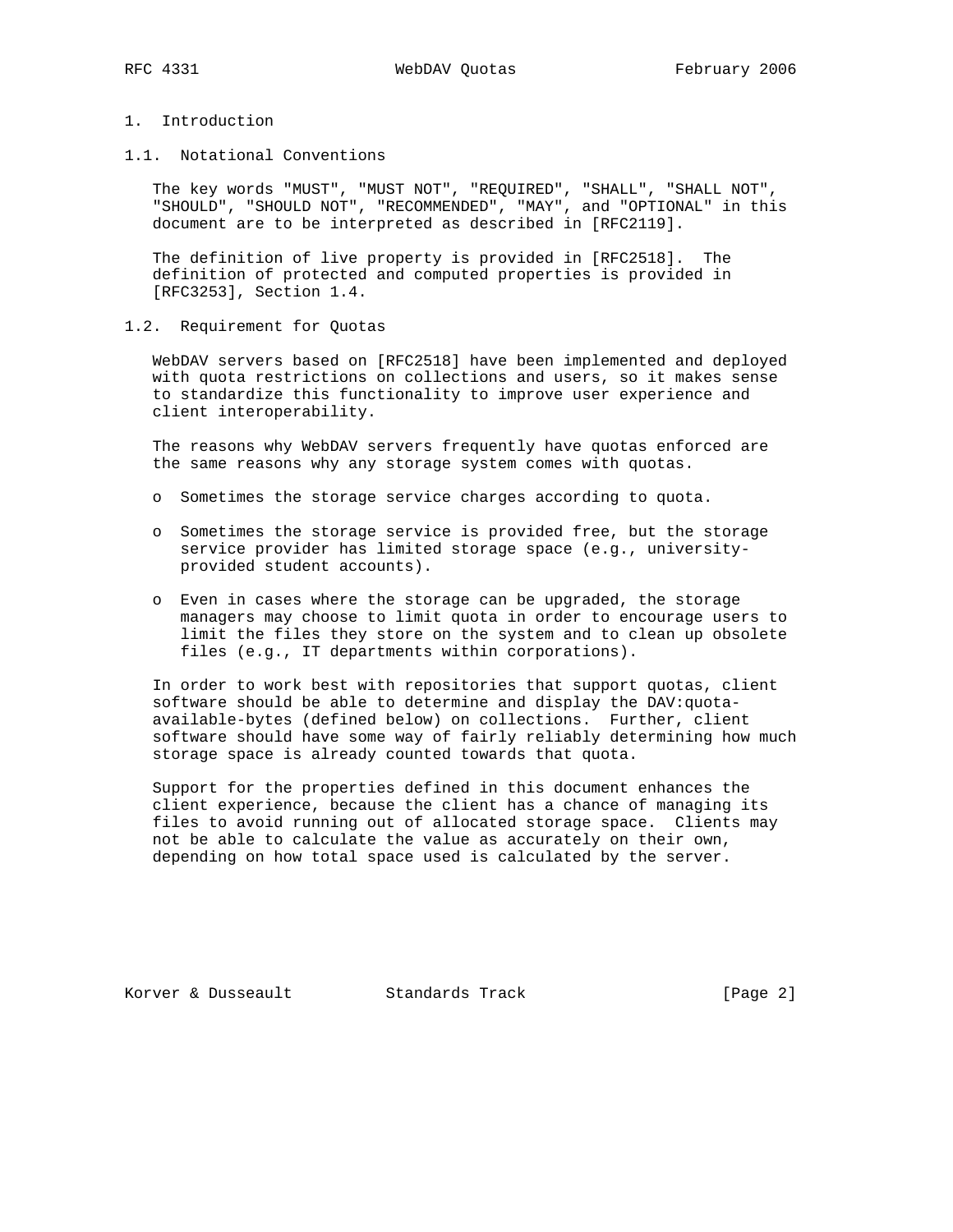### 2. Solution Overview

 The approach to meeting the requirements and scenarios outlined above is to define two live properties. This specification can be met on a server by implementing both DAV:quota-available-bytes and DAV:quota used-bytes on collections only.

 A <DAV:allprop> PROPFIND request SHOULD NOT return any of the properties defined by this document. However, these property names MUST be returned in a <DAV:propname> request for a resource that supports the properties, except in the case of infinite limits, which are explained below.

 The DAV:quota-available-bytes and DAV:quota-used-bytes definitions below borrow heavily from the quota definitions in the Network File System (NFS) [RFC3530] specification.

3. DAV:quota-available-bytes

Name: quota-available-bytes

Namespace: DAV:

 Purpose: Indicates the maximum amount of additional storage available to be allocated to a resource.

DTD: <!ELEMENT quota-available-bytes (#PCDATA) >

 The DAV:quota-available-bytes property value is the value in octets representing the amount of additional disk space beyond the current allocation that can be allocated to this resource before further allocations will be refused. It is understood that this space may be consumed by allocations to other resources.

 Support for this property is REQUIRED on collections, and OPTIONAL on other resources. A server SHOULD implement this property for each resource that has the DAV:quota-used-bytes property.

 Clients SHOULD expect that as the DAV:quota-available-bytes on a resource approaches 0, further allocations to that resource may be refused. A value of 0 indicates that users will probably not be able to perform operations that write additional information (e.g., a PUT inside a collection), but may be able to replace through overwrite an existing resource of equal size.

 Note that there may be a number of distinct but overlapping limits, which may even include physical media limits. When reporting DAV: quota-available-bytes, the server is at liberty to choose any of

Korver & Dusseault Standards Track [Page 3]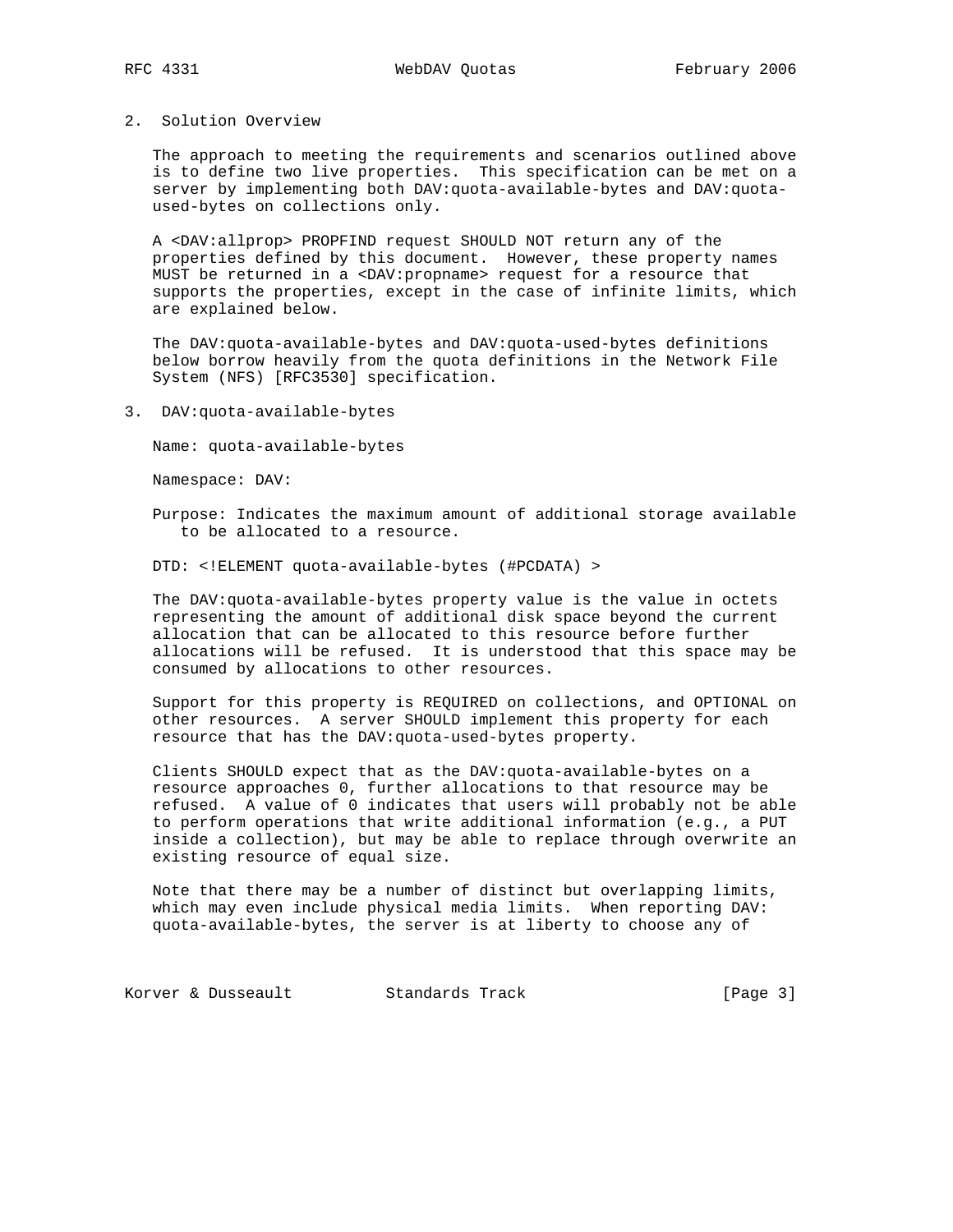those limits but SHOULD do so in a repeatable way. The rule may be configured per repository, or may be "choose the smallest number".

 If a resource has no quota enforced or unlimited storage ("infinite limits"), the server MAY choose not to return this property (404 Not Found response in Multi-Status), although this specification RECOMMENDS that servers return some appropriate value (e.g., the amount of free disk space). A client cannot entirely assume that there is no quota enforced on a resource that does not have this property, but might as well act as if there is no quota.

 The value of this property is protected (see Section 1.4.2 of [RFC3253] for the definition of protected properties). A 403 Forbidden response is RECOMMENDED for attempts to write a protected property, and the server SHOULD include an XML error body as defined by DeltaV [RFC3253] with the <DAV:cannot-modify-protected-property/> precondition tag.

4. DAV:quota-used-bytes

Name: quota-used-bytes

Namespace: DAV:

 Purpose: Contains the amount of storage counted against the quota on a resource.

DTD: <!ELEMENT quota-used-bytes (#PCDATA) >

 The DAV:quota-used-bytes value is the value in octets representing the amount of space used by this resource and possibly a number of other similar resources, where the set of "similar" meets at least the criterion that allocating space to any resource in the set will count against the DAV:quota-available-bytes. It MUST include the total count including usage derived from sub-resources if appropriate. It SHOULD include metadata storage size if metadata storage is counted against the DAV:quota-available-bytes.

 Note that there may be a number of distinct but overlapping sets of resources for which a DAV:quota-used-bytes is maintained (e.g., "all files with a given owner", "all files with a given group owner", etc.). The server is at liberty to choose any of those sets but SHOULD do so in a repeatable way. The rule may be configured per repository.

 Support for this property is REQUIRED on collections, and OPTIONAL on other resources. A server SHOULD implement this property for each resource that has the DAV:quota-available-bytes property.

Korver & Dusseault Standards Track [Page 4]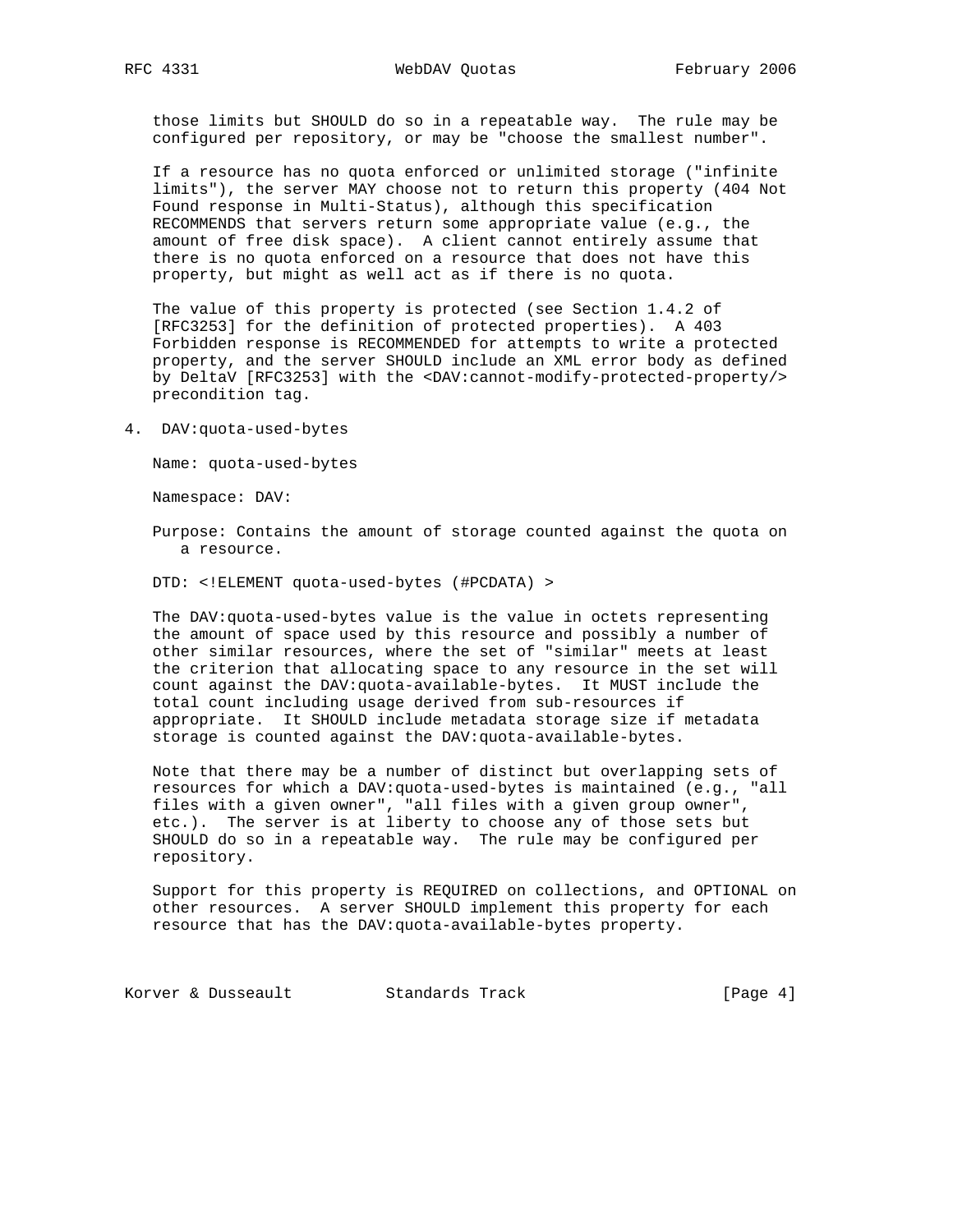This value of this property is computed (see Section 1.4.3 of [RFC3253] for the definition of computed property). A 403 Forbidden response is RECOMMENDED for attempts to write a protected property, and the server SHOULD include an XML error body as defined by DeltaV [RFC3253] with the <DAV:cannot-modify-protected-property/> precondition tag.

5. Example PROPFIND Request and Response

Request:

```
 PROPFIND /˜milele/public/ HTTP/1.1
Depth: 0
Host: www.example.com
Content-Type: text/xml
Content-Length: xxx
<?xml version="1.0" ?>
<D:propfind xmlns:D="DAV:">
  <D:prop>
    <D:quota-available-bytes/>
    <D:quota-used-bytes/>
  </D:prop>
</D:propfind>
```
Response:

```
 HTTP/1.1 207 Multi-Status
Date: Tue, 16 Oct 2001 22:13:39 GMT
Content-Length: xxx
Content-Type: text/xml; charset=UTF-8
<?xml version="1.0" encoding="utf-8" ?>
<D:multistatus xmlns:D="DAV:">
<D:response>
  <D:href>http://www.example.com/˜milele/public/</D:href>
  <D:propstat>
    <D:prop>
      <D:quota-available-bytes>596650</D:quota-available-bytes>
      <D:quota-used-bytes>403350</D:quota-used-bytes>
    </D:prop>
    <D:status>HTTP/1.1 200 OK</D:status>
  </D:propstat>
</D:response>
</D:multistatus>
```
Korver & Dusseault Standards Track [Page 5]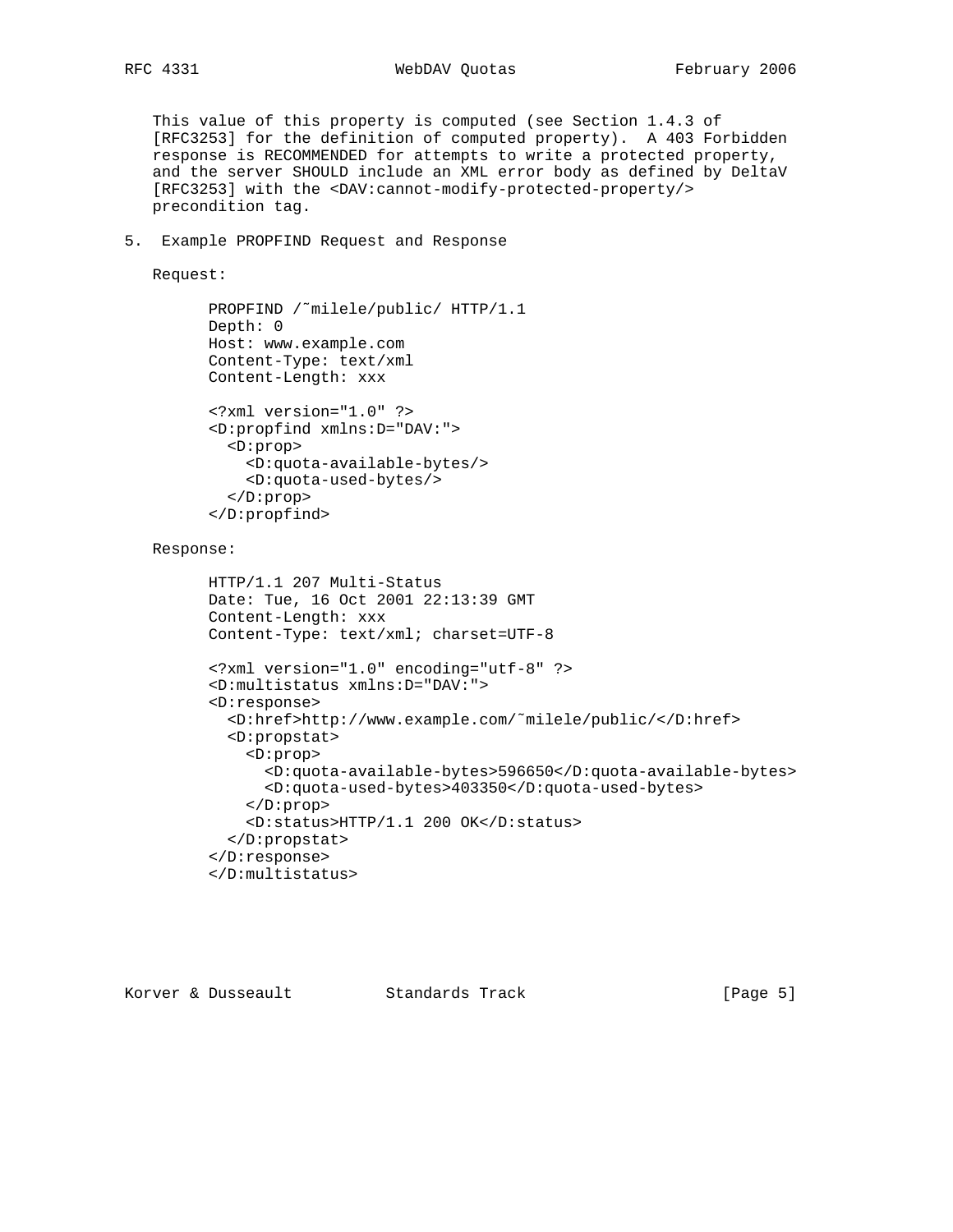#### 6. Error Reporting

 WebDAV [RFC2518] defines the status code 507 (Insufficient Storage). This status code SHOULD be used when a client request (e.g., a PUT, PROPFIND, MKCOL, MOVE, or COPY) fails because it would exceed their quota or physical storage limits. In order to differentiate the response from other storage problems, the server SHOULD include an XML error body as defined by DeltaV [RFC3253] with the appropriate precondition tag.

Preconditions:

 (DAV:quota-not-exceeded): the request MUST NOT cause the allocated quota to be exceeded.

 (DAV:sufficient-disk-space): there is sufficient physical space to execute the request.

Example error response:

 HTTP/1.1 507 Insufficient Storage Content-Length: xxx Content-Type: text/xml

 <?xml version="1.0"> <error xmlns="DAV:"> <quota-not-exceeded/> </error>

 Implementation note: some clients may be able to take advantage of the different precondition codes when mapping to operating system status codes, such as E\_NOSPC and E\_DQUOT in NFS (see [RFC3530], Section 12).

7. Notes

 Server implementations store and account for their data in many different ways. Some of the challenges:

- o Some server implementations find it prohibitive to count storage used for metadata; others may choose to do so for better accounting.
- o Older versions of resources may be stored as well.
- o Variants of one resource may exist with different content lengths.
- o Content may be dynamically generated.

Korver & Dusseault Standards Track [Page 6]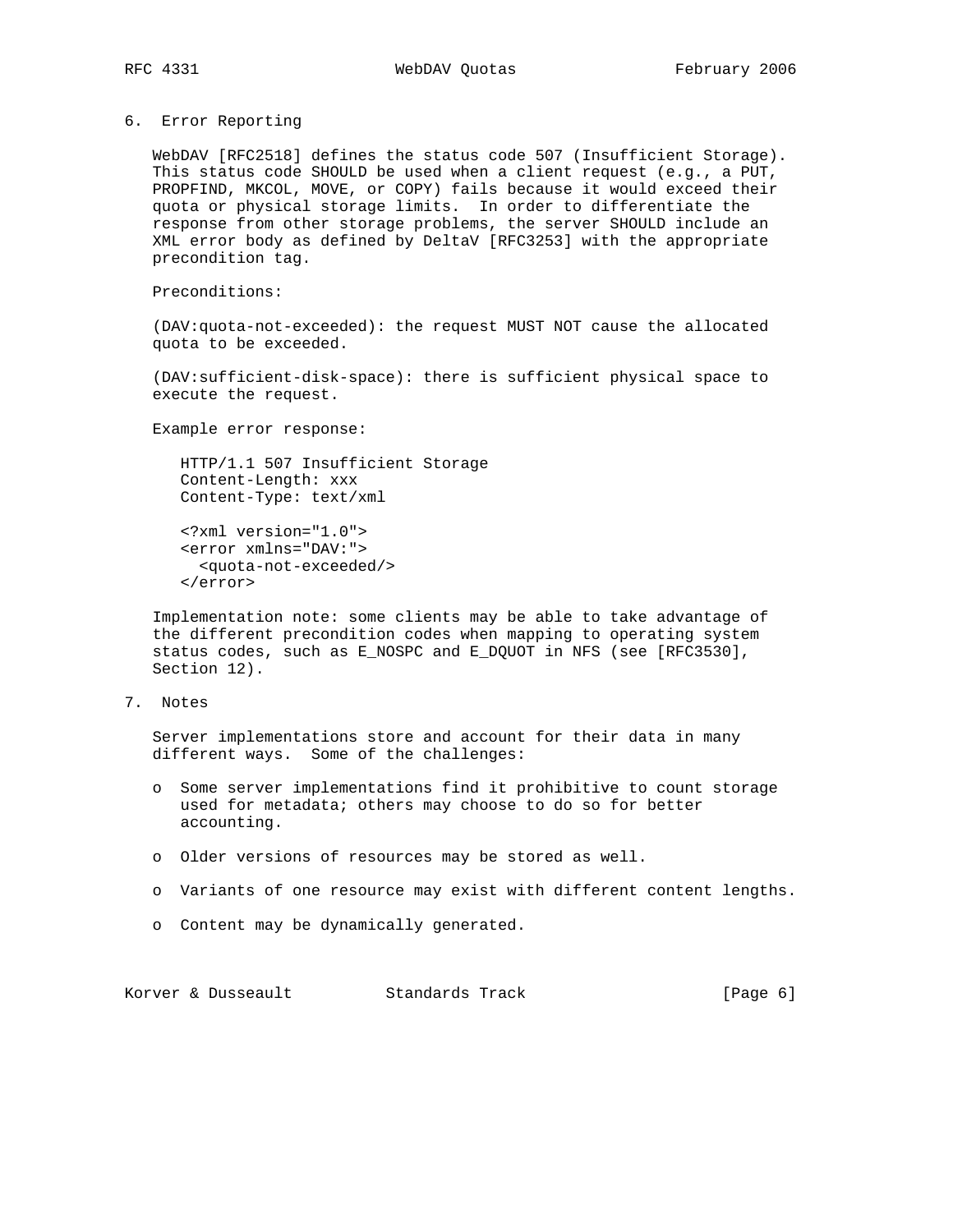- o Resource bodies can be compressed.
- o Some resources may be stored for "free", not counting against quota.

 Since server storage accounting can vary so much, clients should expect the following:

- o The size of a file on the client's file system, or in a PUT message, may not correspond to the amount of storage required by the server to store the resource. Thus, the client cannot predict with 100% accuracy whether a given file will be allowed given the storage quota.
- o Deleting or overwriting a resource may not free up the same amount of storage as indicated by the DAV:getcontentlength property defined in [RFC2518] for the resource. If deleting a resource does not free up any space, the file may have been moved to a "trash" folder or "recycle bin", or retained as in versioning systems ([RFC3253]).
- o Since there are many factors that affect the storage used by a set of resources, including automatic compression, the size of associated metadata, and server-inserted content (such as that created by PHP code) in the on-the-wire representation of resources, clients are advised not to depend on the value of DAV: quota-used-bytes being the sum of the DAV:getcontentlength properties for resources contained by a collection.
- o Additionally, because there may be a number of distinct but overlapping sets of resources for which a DAV:quota-used-bytes is maintained (Section 4), there may be no correlation between the size of the resources in a collection and DAV:quota-used-bytes. For example, for a server that implements user-based quotas, DAV:quota-used-bytes usually will be the same for a collection and its members.
- o On some systems where quota is counted by collection and not by user, a quota on a sub-collection may be larger than the quota on the parent collection that contains it. For example, the quota on /˜milele/ may be 100 MB, but the quota on /˜milele/public/ may be unlimited. This allows the space used by  $\int f(x) \, dx$  to be as large as the quota on /˜milele/ allows (depending on the other contents of /˜milele/) even if the quota on /˜milele/ is changed. Thus, even when the quota on a parent collection is changed, it is not necessarily required to change the quota on every child or descendant collection.

Korver & Dusseault Standards Track [Page 7]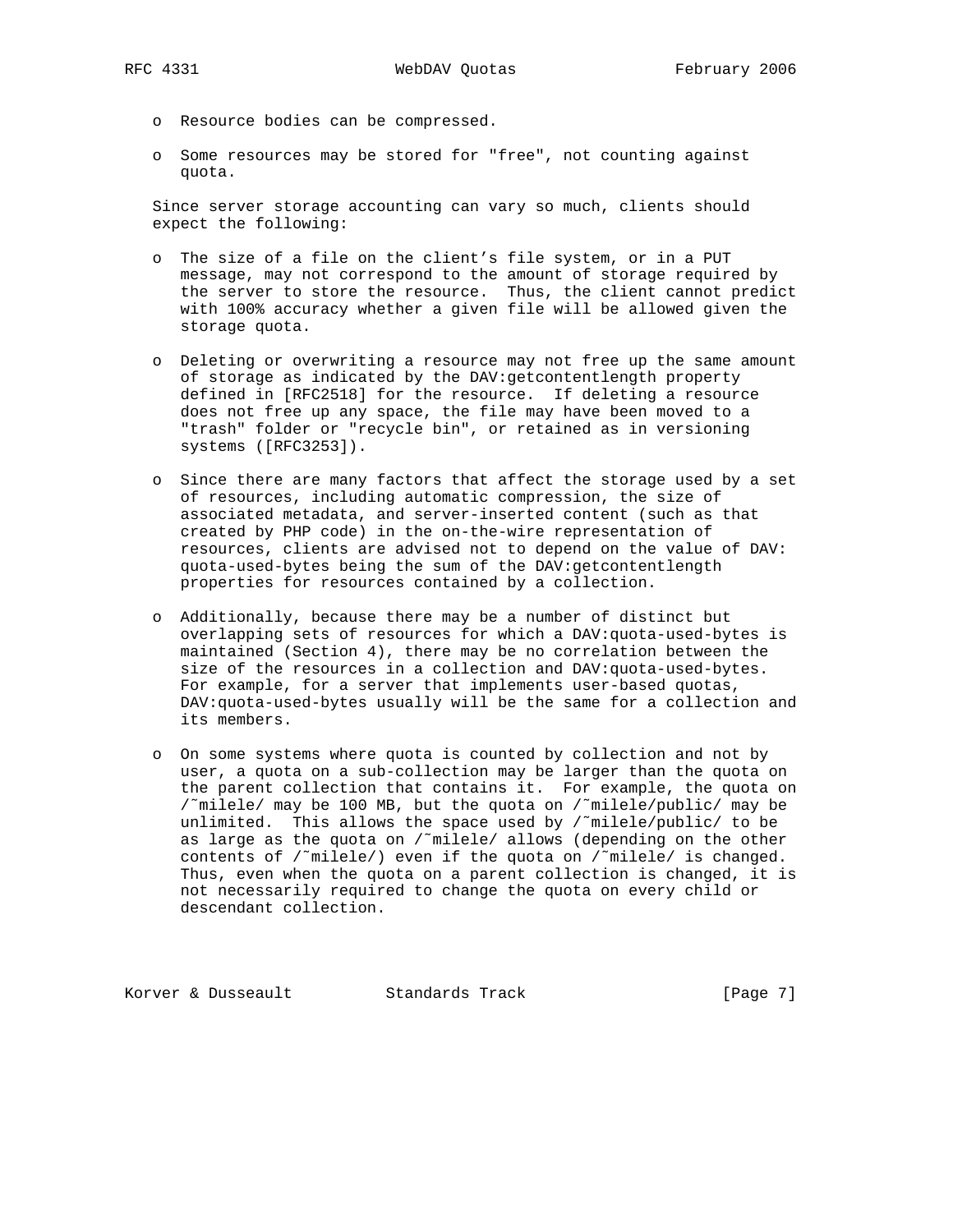8. Security Considerations

 A hacker may prefer to store files in collections with a large quota. This isn't strictly a security concern because it doesn't make it any easier to store files. On the other hand, the DAV:quota-used-bytes property may make it easier to detect tampering or misuse.

9. Internationalization Considerations

 Quota is counted in Arabic numerals expressed in strings. There are no internationalization considerations.

10. Acknowledgements

 Stefan Eissing, Geoff Clemm, Jim Luther, Julian Reschke, and Jim Whitehead, among others, have provided valuable comments on this document.

- 11. References
- 11.1. Normative References
	- [RFC2119] Bradner, S., "Key words for use in RFCs to Indicate Requirement Levels", BCP 14, RFC 2119, March 1997.
- [RFC2518] Goland, Y., Whitehead, E., Faizi, A., Carter, S., and D. Jensen, "HTTP Extensions for Distributed Authoring -- WebDAV", RFC 2518, February 1999.
	- [RFC3253] Clemm, G., Amsden, J., Ellison, T., Kaler, C., and J. Whitehead, "Versioning Extensions to WebDAV (Web Distributed Authoring and Versioning)", RFC 3253, March 2002.
- 11.2. Informative References
	- [RFC3530] Shepler, S., Callaghan, B., Robinson, D., Thurlow, R., Beame, C., Eisler, M., and D. Noveck, "Network File System (NFS) version 4 Protocol", RFC 3530, April 2003.

Korver & Dusseault Standards Track [Page 8]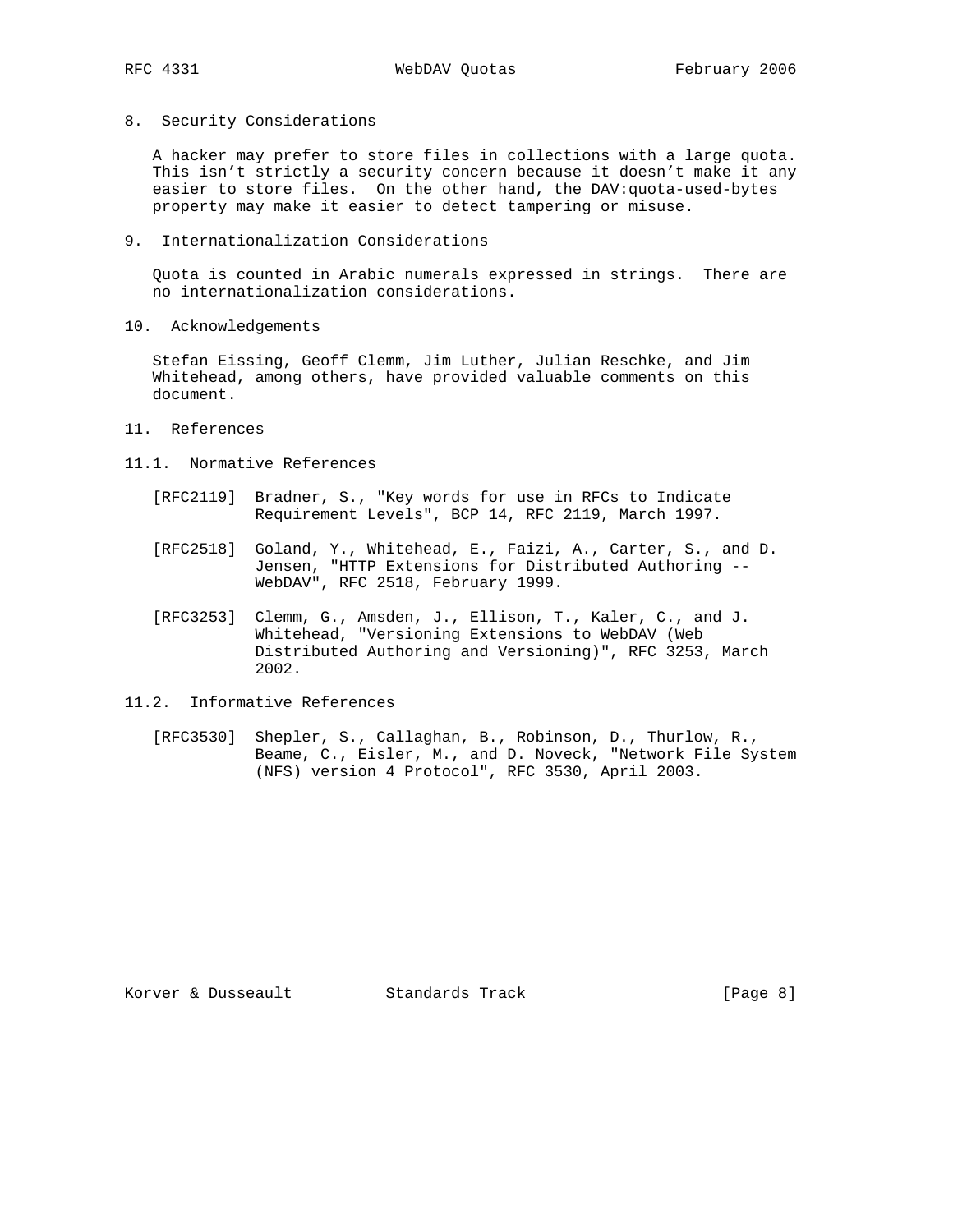Authors' Addresses Brian Korver Network Resonance, Inc. 2483 E. Bayshore Road Suite 212 Palo Alto, CA 94303 US Phone: +1 650 812-7705 EMail: briank@networkresonance.com Lisa Dusseault Open Source Applications Foundation 543 Howard Street 5th Floor San Francisco, CA 94105 US

 Phone: +1 415 946-3040 EMail: lisa@osafoundation.org